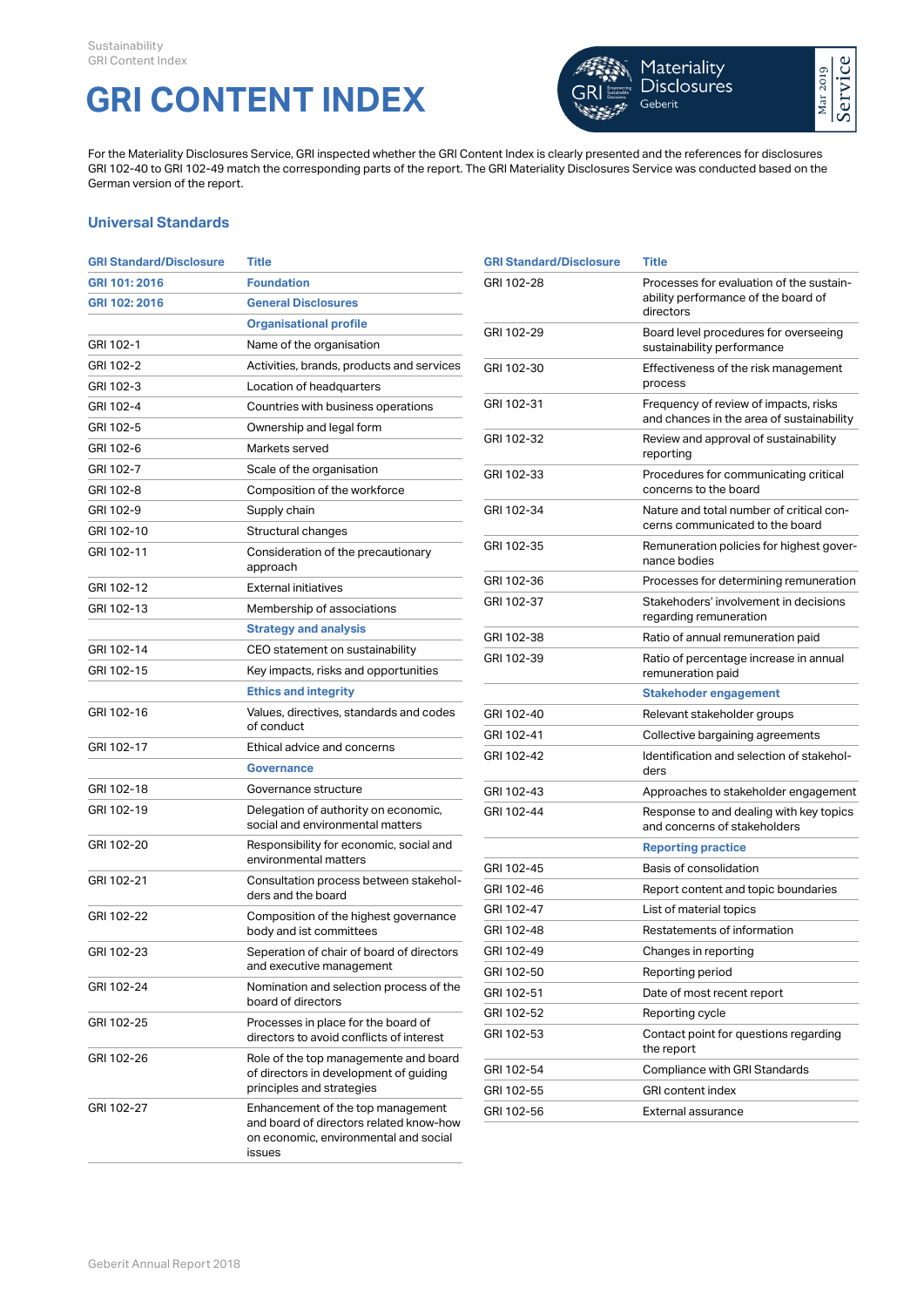## **Topic-specific standards**

| <b>GRI Standard/Disclosure</b>     | <b>Title</b>                                                                            |
|------------------------------------|-----------------------------------------------------------------------------------------|
|                                    | People                                                                                  |
| GRI 401: 2016                      | <b>Employment</b>                                                                       |
| GRI 103: 2016<br>103-1/103-2/103-3 | Management approach                                                                     |
| 401-1                              | <b>Employee fluctuation</b>                                                             |
| $401 - 2$                          | Benefits provided to full-time employees                                                |
| 401-3                              | Parental leave                                                                          |
| GRI 403: 2016                      | <b>Occupational health and safety</b>                                                   |
| GRI 103: 2016<br>103-1/103-2/103-3 | Management approach                                                                     |
| 403-1                              | Employee representatives in health and<br>safety committees                             |
| 403-2                              | Accidents, illnesses and days lost                                                      |
| 403-3                              | Work activities with special health risks                                               |
| 403-4                              | Trade union agreements on health and<br>safety                                          |
| GRI 404: 2016                      | <b>Training and education</b>                                                           |
| GRI 103: 2016<br>103-1/103-2/103-3 | Management approach                                                                     |
| 404-1                              | Scope of training and education                                                         |
| 404-2                              | Programmes for skills management and<br>lifelong learning                               |
| $404 - 3$                          | Performance evaluation and career<br>planning                                           |
| GRI 405: 2016                      | <b>Diversity and equal opportunity</b>                                                  |
| GRI 103: 2016<br>103-1/103-2/103-3 | Managment approach                                                                      |
| 405-1                              | Diversity of goveranance bodies and<br>employees                                        |
| 405-2                              | Ration of remuneration between women<br>and men                                         |
| GRI 406: 2016                      | <b>Non-discrimination</b>                                                               |
| GRI 103: 2016<br>103-1/103-2/103-3 | Management approach                                                                     |
| 406-1                              | Cases of discrimination                                                                 |
| GRI 407: 2016                      | <b>Freedom of association</b>                                                           |
| GRI 103: 2016<br>103-1/103-2/103-3 | Management approach                                                                     |
| 407-1                              | Non-compliance with the right of<br>freedom of association and collective<br>bargaining |
| GRI 205: 2016                      | <b>Anti-corruption</b>                                                                  |
| GRI 103: 2016<br>103-1/103-2/103-3 | Management approach                                                                     |
| 205-1                              | Operations subjected to reviews on the<br>risk of corruption                            |
| 205-2                              | Communication and training on anti-<br>corruption                                       |
| 205-3                              | Incidents of corruption                                                                 |
| GRI 206: 2016                      | <b>Anti-competitive behaviour</b>                                                       |
| GRI 103: 2016<br>103-1/103-2/103-3 | Management approach                                                                     |
| 206-1                              | Legal proceedings due to the anti-com-<br>petitive behaviour                            |

| <b>GRI Standard/Disclosure</b>     | Title                                                                   |
|------------------------------------|-------------------------------------------------------------------------|
| GRI 202: 2016                      | <b>Regional employer</b>                                                |
| GRI 103: 2016<br>103-1/103-2/103-3 | Management approach                                                     |
| $202 - 1$                          | Ration of standard entry level wage com-<br>pared to local minimum wage |
| $202 - 2$                          | Procedures for local hiring of manage-<br>ment                          |
| GRI 203: 2016                      | Indirect economic impacts                                               |
| GRI 103: 2016<br>103-1/103-2/103-3 | Management approach                                                     |
| 203-2                              | Significant indirect economic impacts                                   |
| GRI 408: 2016                      | <b>Child labour</b>                                                     |
| GRI 103: 2016<br>103-1/103-2/103-3 | Management approach                                                     |
| 408-1                              | Cases of child labour                                                   |
| GRI 409: 2016                      | <b>Forced or compulsory labour</b>                                      |
| GRI 103: 2016<br>103-1/103-2/103-3 | Management approach                                                     |
| 409-1                              | Cases of forced or compulsory labour                                    |
| GRI 412: 2016                      | <b>Human rights assessment</b>                                          |
| GRI 103: 2016<br>103-1/103-2/103-3 | Management approach                                                     |
| 412-1                              | Assessment of operations regarding<br>human rights risks                |
| 412-2                              | Employee training on human rights                                       |
| 412-3                              | Human rights criterial in investments and<br>contract agreements        |
|                                    | <b>Social responsibility</b>                                            |
| GRI 103: 2016<br>103-1/103-2/103-3 | Management approach                                                     |
| 203-1                              | Infrastructure investments and promo-<br>ted services                   |
|                                    | <b>Planet</b>                                                           |
| GRI 301: 2016                      | <b>Ressources and circular economy</b>                                  |
| GRI 103: 2016<br>103-1/103-2/103-3 | Management approach                                                     |
| 301-1                              | Materials used                                                          |
| 301-2                              | Percentage of recylced material                                         |
| 301-3                              | Reuse of products and packaging<br>materials                            |
| GRI 302: 2016                      | <b>Energy</b>                                                           |
| GRI 103: 2016<br>103-1/103-2/103-3 | Management approach                                                     |
| $302 - 1$                          | Energy consumption within the organi-<br>sation                         |
| 302-2                              | Energy consumption outside of the<br>organisation                       |
| 302-3                              | Energy intensity                                                        |
| 302-4                              | Energy saved                                                            |
| 302-5                              | Reductions in energy requirements of<br>products and services           |